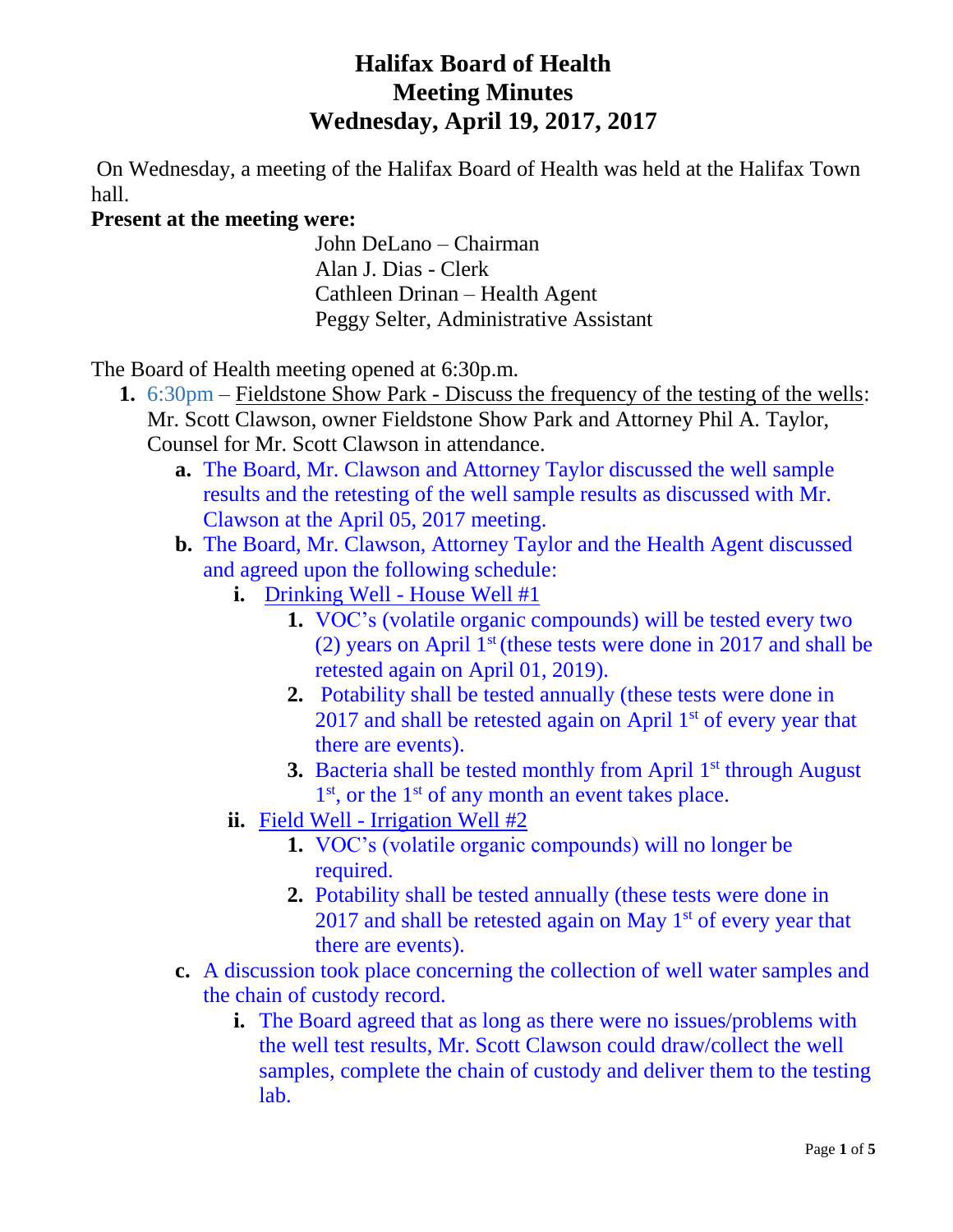**1.** Should any issues/problems arise, it was agreed by all that Mr. Alan Dias would accompany Mr. Scott Clawson and draw/collect the well water samples.

**d.** Mr. Scott Clawson agreed to forward to the Board of Health copies of any and all related well water testing results as soon as he receives them.

A Motion was made to summarize tonight's discussion and forward a copy to the Mr. Scott Clawson and his Attorney, Mr. Phil Taylor for their written agreement.

**Motion: Alan Dias Second: John DeLano Unanimous vote on the motion**

# **2. Disposal Works Permits:**

- **a. Requiring Local Upgrades and Variances: (but otherwise recommended for approval):**
	- **i.** 7:00pm **Hearing**: 17 Lake Street Shayne McGlone, McGlone Enterprises in attendance.
		- **1. Local Upgrades and Variances:**
			- **a.** 15.405 1 (a) A reduction in the required setback of property line to septic tank from 10' to 5'.
			- **b.** 15.405 1 (a) A reduction in the required setback of property line to S.A.S. from 10' to 5'.
			- **c.** 15.405 1 (b) A reduction in the required setback of the septic tank from slab foundation 10' to 3'.
			- **d.** 15.405 1 (b) A reduction in the required setback of the S.A.S. from slab foundation 10' to 4'.
			- **e.** 15.405 1 (i) A variance to allow use of a sieve analysis in place of perc test due to high ground water

# **2. Title 5 Variances:**

- **a.** 15.21 1 (1) A reduction in the required setback to a tributary to a public water supply to S.A.S. from 200' to 58'.
- **b.** 15.21 1 (1) A reduction in the required setback to a tributary to a public water supply to septic tank from 200' to 77'.
- **c.** Jet-System I/A being utilized to reduce minimum water table separation from 5.0' to 3.0'.
- **d.** A deed restriction is required limiting building to two (2) bedrooms.
- **e.** The Health Agent brought to the attention of the Board an email/letter from Mr. James Rodriguez of Lake Street, an Abutter with concerns regarding the installation of the septic system. Mr. McGlone is aware of Mr. James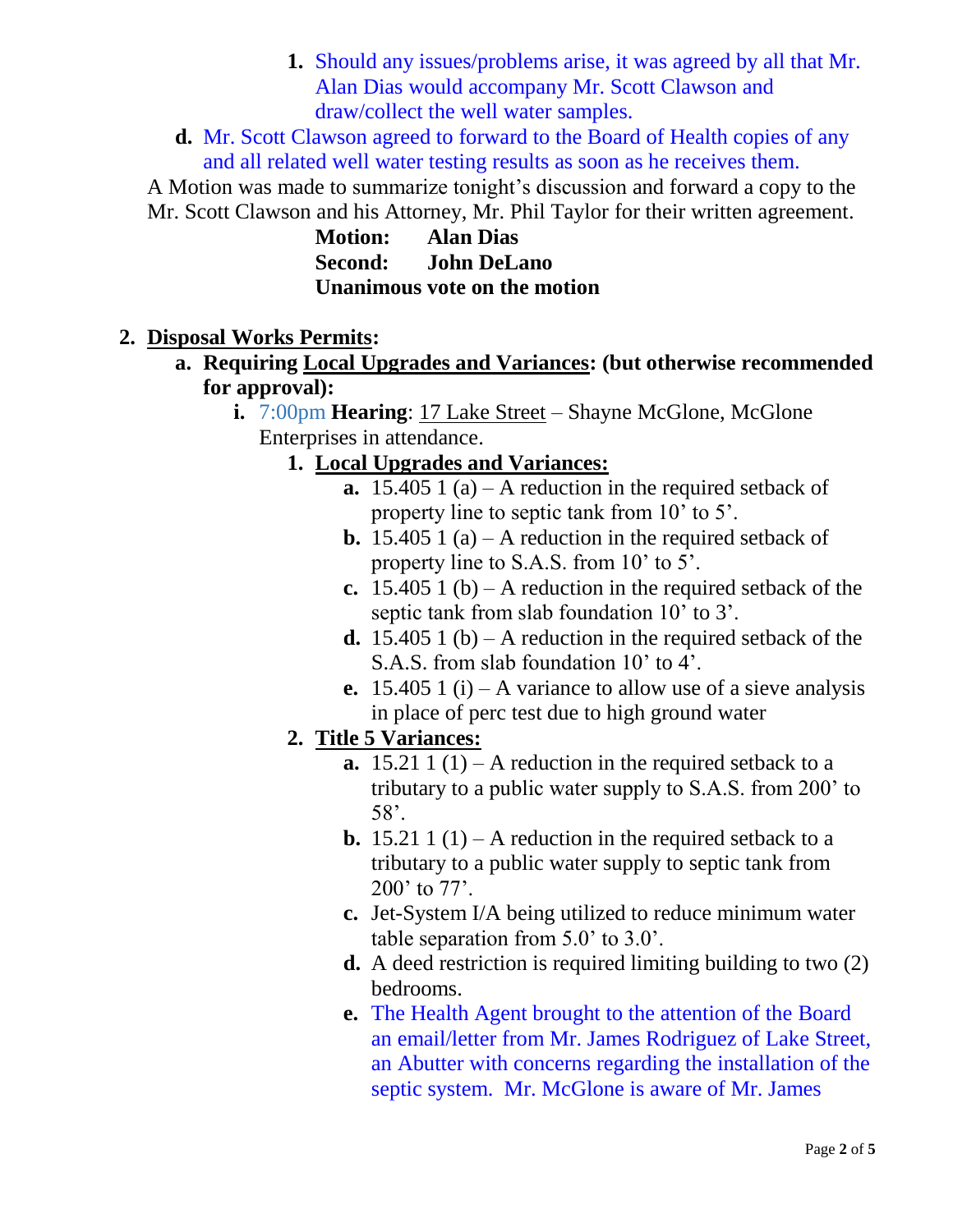Rodriguez's concerns and made some revisions in response to those concerns.

**f.** Mr. McGlone updated the Board on the revised plan being presented and addressed the homeowner's concerns stated in the email/letter.

A Motion was made to approve plan with local upgrades and/or variances with the condition that 15.405 1 (j) Reduction of the requirement of a twelve (12) inch separation between the inlet and outlet tees and the high groundwater, provided that all boots or pipe joints are sealed with hydraulic cement or installed with watertight sleeves and the tank is proven watertight. Expandable foam spray is not an acceptable alternative for sealing pipe joints be reflected on the as-built. Also, the sieve analysis diagram be reflected on the as-built.

> **Motion: Alan Dias Second: John DeLano Unanimous vote on the motion**

### **3. Bring to Boards Attention:**

- **a.** Good Water Testing Practices Agent Updated Board
- **b.** Discussion on how to respond to possible security treats

# **4. Discussion Items:**

- **a.** 7:30pm Buttonwood Road Discussion:
	- **i.** Health Agent informed Board on complaint issue at property. Board will revisit at May 03, 2017 meeting for an update.
- **b.** Food Establishment Regulations:
	- **i.** Board voted to approve the Health Agent's amendment to the Food Establishment Regulations.

A Motion was made to approve the Health Agent's amendment to the Food Establishment Regulations effective April 19, 2017.

> **Motion: Alan Dias Second: John DeLano Unanimous vote on the motion**

**c.** Fee Schedule: Revise Rubbish Hauler's \$150.00 fee to match the recently Board approved Rubbish Hauler's regulation fee of \$200.00.

A Motion was made to adopt the \$200.00 fee from the newly adopted April 05, 2017 Rubbish/Trash/Waste Regulations as the rubbish hauler's annual permit application fee to be reflected on the fee schedule.

> **Motion: Alan Dias Second: John DeLano Unanimous vote on the motion**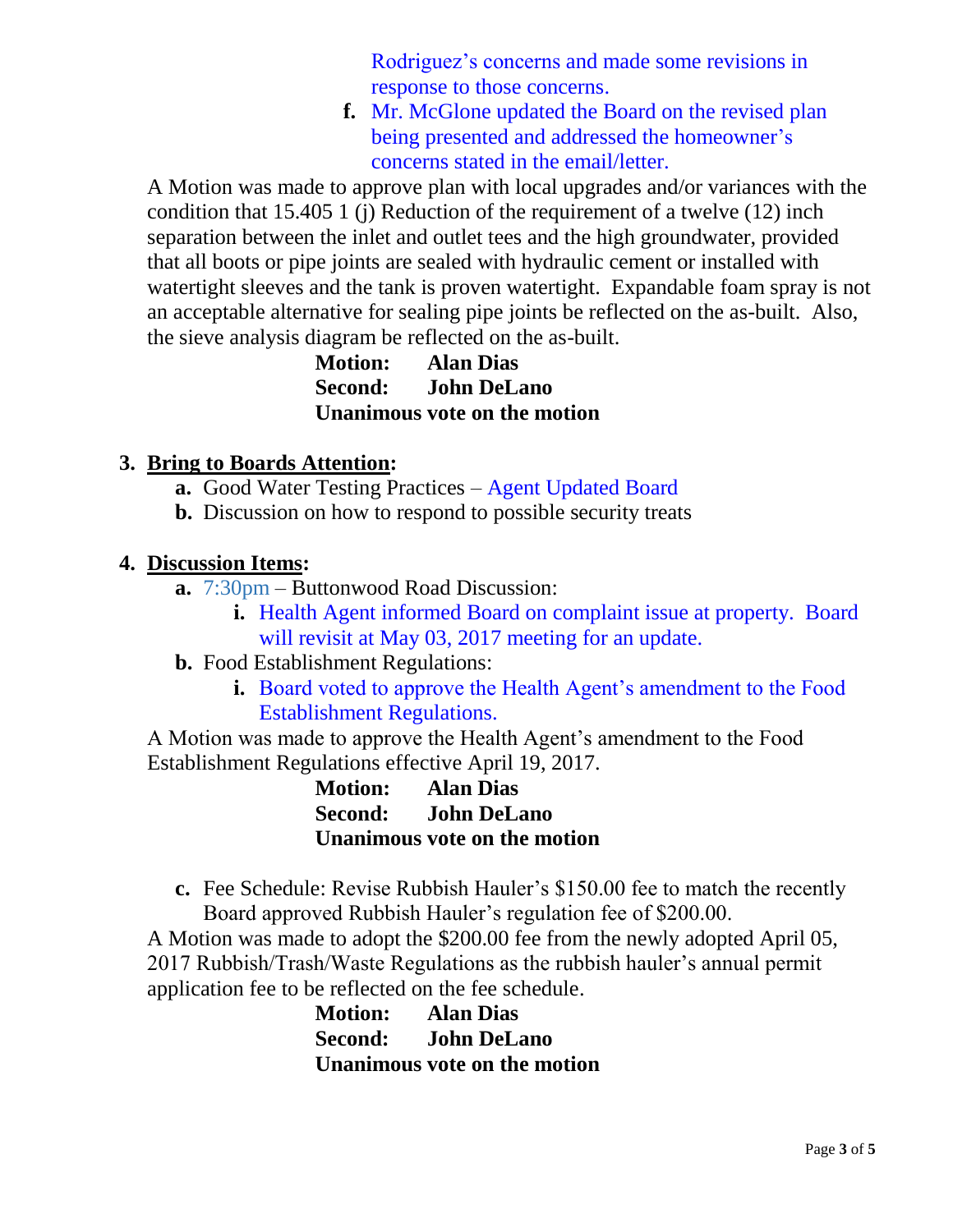- **d.** Lake Street Function Report issue
	- **i.** Board suggested a letter to homeowner(s) stating system appears to be in failure. Please contact the Board of Health office as soon as possible.
- **e.** Monponsett Street Function Report issue
	- **i.** Board suggested a letter to homeowner(s) stating system indicates the possibility of failure and my need repair in the future. Please be aware of the situation and contact the Board of Health office with any questions.

#### **f. Agent Report:** – Agent Updated Board

- **i.** 395 Plymouth Street updated
- **ii.** Parkwood Drive Complaint
- **iii.** Housing inspections
- **iv.** Rubbish & garbage
- **v.** Horse questions
- **vi.** Grants

#### **5. Affirm/Approve Any Bills to be Paid:** – Board Affirmed

- **a.** Efficient Excavating DHCH Account Invoice#884 395 Plymouth Street – Remaining balance due from original contract - \$6,500.00
- **b.** GHD Inc. NBEP Grant Account Invoice# 59804 Stormwater Outfall Assessment for the East & West Monponsett Ponds Fees earned to date & Percent completed as of 03.26.17 - \$4,421.00

A Motion was made to affirm bills to be paid to Efficient Excavating from the DHCH Account and GHD Inc. from the NBEP Grant Account.

> **Motion: Alan Dias Second: John DeLano Unanimous vote on the motion**

- **6. The Following to be signed**:
	- **a. Expense Account# 01-512 – FY 17-15** Board Signed
		- **i.** Cathleen Drinan Postage Reimbursement  $$1.35 \times 5 = $6.75$
	- **b. Revolving Account# 25-513 – FY 17-17** Board Signed
		- **i.** Grady Consulting Invoice# 8492 Plan Review 377 South Street  $-$  \$85.00
	- **c. Nursing Services Account# 01-522 – FY 17-09** Board Signed
		- **i.** Norwell Visiting Nurse Association Invoice# HBOH0317 Nursing Services for March 01, 2017 through March 31, 2017 - \$580.00
	- **d. iPad Gift Account# 26-514-4830-02 – FY 17-10** Board Signed